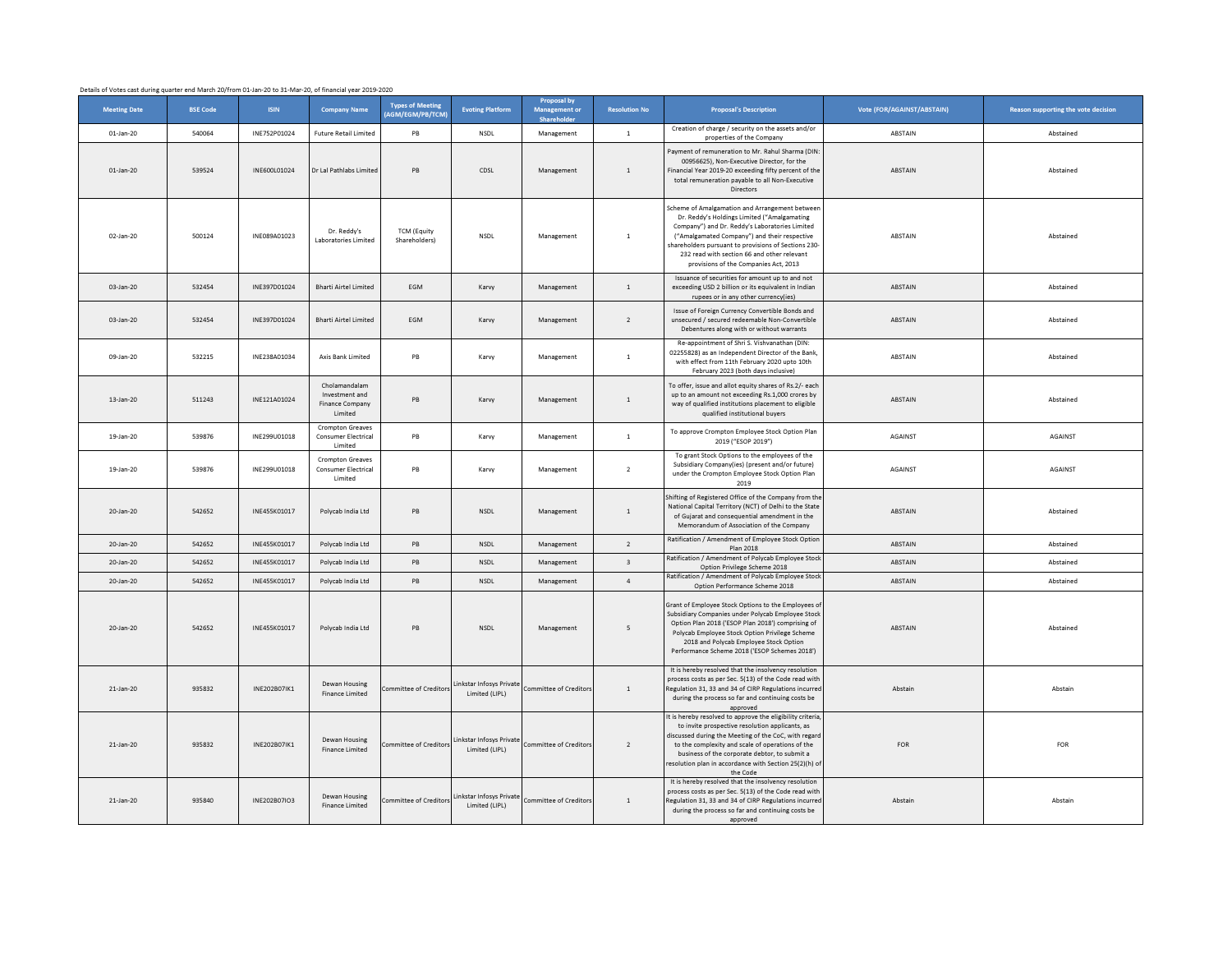| 21-Jan-20       | 935840    | INE202B07IO3 | Dewan Housing<br>Finance Limited              | ommittee of Creditor   | Linkstar Infosys Private<br>Limited (LIPL) | ommittee of Creditors         | $\overline{2}$          | It is hereby resolved to approve the eligibility criteria<br>to invite prospective resolution applicants, as<br>discussed during the Meeting of the CoC, with regan<br>to the complexity and scale of operations of the<br>business of the corporate debtor, to submit a<br>resolution plan in accordance with Section 25(2)(h) of<br>the Code                                                | FOR        | FOR        |
|-----------------|-----------|--------------|-----------------------------------------------|------------------------|--------------------------------------------|-------------------------------|-------------------------|-----------------------------------------------------------------------------------------------------------------------------------------------------------------------------------------------------------------------------------------------------------------------------------------------------------------------------------------------------------------------------------------------|------------|------------|
| $21 - Jan - 20$ | <b>NA</b> | INE202B07GP4 | Dewan Housing<br>Finance Limited              | Committee of Creditor  | Linkstar Infosys Private<br>Limited (LIPL) | Committee of Creditors        | $\overline{1}$          | It is hereby resolved that the insolvency resolution<br>process costs as per Sec. 5(13) of the Code read with<br>Regulation 31, 33 and 34 of CIRP Regulations incurred<br>during the process so far and continuing costs be<br>approved                                                                                                                                                       | Abstain    | Abstain    |
| 21-Jan-20       | <b>NA</b> | INE202B07GP4 | Dewan Housing<br><b>Finance Limited</b>       | Committee of Creditors | Linkstar Infosys Private<br>Limited (LIPL) | Committee of Creditors        | $\overline{2}$          | It is hereby resolved to approve the eligibility criteria,<br>to invite prospective resolution applicants, as<br>discussed during the Meeting of the CoC, with regard<br>to the complexity and scale of operations of the<br>business of the corporate debtor, to submit a<br>resolution plan in accordance with Section 25(2)(h) of<br>the Code                                              | <b>FOR</b> | <b>FOR</b> |
| 21-Jan-20       | 935830    | INE202B07IJ3 | Dewan Housing<br>Finance Limited              | Committee of Creditors | Linkstar Infosys Private<br>Limited (LIPL) | <b>Committee of Creditors</b> | $\overline{1}$          | It is hereby resolved that the insolvency resolution<br>process costs as per Sec. 5(13) of the Code read with<br>Regulation 31, 33 and 34 of CIRP Regulations incurred<br>during the process so far and continuing costs be<br>approved                                                                                                                                                       | Abstain    | Abstain    |
| $21 - Jan - 20$ | 935830    | INF202B07U3  | Dewan Housing<br>Finance Limited              | ommittee of Creditor   | Linkstar Infosys Private<br>Limited (LIPL) | ommittee of Creditor          | $\overline{2}$          | It is hereby resolved to approve the eligibility criteria<br>to invite prospective resolution applicants, as<br>discussed during the Meeting of the CoC, with regan<br>to the complexity and scale of operations of the<br>business of the corporate debtor, to submit a<br>resolution plan in accordance with Section 25(2)(h) of<br>the Code                                                | <b>FOR</b> | <b>FOR</b> |
| 25-Jan-20       | 532509    | INE399C01030 | Suprajit Engineering<br>Limited               | PB                     | CDSL                                       | Management                    | $\mathbf{1}$            | Re- Appointment of Mr. Ian Williamson (DIN:<br>01805348) as an Independent Director of the<br>Company                                                                                                                                                                                                                                                                                         | ABSTAIN    | Abstained  |
| 25-Jan-20       | 532509    | INE399C01030 | Suprajit Engineering<br><b>Limited</b>        | PB                     | CDSL                                       | Management                    | $\overline{2}$          | Re- Appointment of Mr. Suresh Shetty (DIN :<br>00316830) as an Independent Director of the<br>Company                                                                                                                                                                                                                                                                                         | ABSTAIN    | Abstained  |
| 27-Jan-20       | 533758    | INE702C01019 | APL Apollo Tubes<br><b>Limited</b>            | PB                     | CDSL                                       | Management                    | <sup>1</sup>            | Approval of APL Apollo Tubes Limited Stock<br>Appreciation Rights Scheme - 2019- Special<br>Resolution                                                                                                                                                                                                                                                                                        | ABSTAIN    | Abstained  |
| 27-Jan-20       | 533758    | INE702C01019 | APL Apollo Tubes<br><b>Limited</b>            | <b>PB</b>              | CDSL                                       | Management                    | $\overline{2}$          | Approval of grant of SAR units and extending the<br>benefits of APL Apollo Tubes Limited Stock<br>Appreciation Rights Scheme - 2019 to the employee<br>of Subsidiary Company (ies)- Special Resolution                                                                                                                                                                                        | ABSTAIN    | Abstained  |
| $27 - Jan - 20$ | 533758    | INF702C01019 | APL Apollo Tubes<br><b>Limited</b>            | PB                     | CDSL                                       | Management                    | $\overline{\mathbf{3}}$ | Repricing of options granted under APL Apollo<br>Employees Stock Option Scheme - 2015- Special<br>Resolution                                                                                                                                                                                                                                                                                  | ABSTAIN    | Abstained  |
| 27-Jan-20       | 533758    | INE702C01019 | APL Apollo Tubes<br><b>Limited</b>            | PB                     | CDSL                                       | Management                    | $\overline{4}$          | Re-designation of Shri Ashok Gupta from existing<br>'Managing Director' to 'Non-Executive Director,<br>designated as Vice- Chairman'- Ordinary Resolution                                                                                                                                                                                                                                     | ABSTAIN    | Abstained  |
| 27-Jan-20       | 533758    | INF702C01019 | APL Apollo Tubes<br><b>Limited</b>            | PB                     | CDSL                                       | Management                    | 5                       | Re-designation of Shri Sanjay Gupta from existing<br>'Chairman and Whole-time Director' to 'Chairman and<br>Managing Director'- Special Resolution                                                                                                                                                                                                                                            | ABSTAIN    | Abstained  |
| 29-Jan-20       | 539448    | INE646L01027 | InterGlobe Aviation<br>Limited                | EGM                    | Karvy                                      | Management                    | $\overline{1}$          | Approval for Amendments in the Articles of<br>Association of the Company.                                                                                                                                                                                                                                                                                                                     | ABSTAIN    | Abstained  |
| 03-Feb-20       | 508869    | INE437A01024 | Apollo Hospitals<br><b>Enterprise Limited</b> | PB                     | <b>NSDL</b>                                | Management                    | <sup>1</sup>            | Resolution approving for entering into Long Term<br>Supply Agreement with Apollo Pharmacies Limited<br>(APL) for supply of pharmaceutical products.                                                                                                                                                                                                                                           | ABSTAIN    | Abstained  |
| 07-Feb-20       | 532648    | INE528G01035 | Yes Bank Limited                              | EGM                    | Karvy                                      | Management                    | $\overline{1}$          | To increase Authorized Share Capital and consequent<br>alteration of Capital Clause of Memorandum of<br>Association                                                                                                                                                                                                                                                                           | ABSTAIN    | Abstained  |
| 07-Feb-20       | 532648    | INE528G01035 | Yes Bank Limited                              | EGM                    | Karvy                                      | Management                    | $\overline{2}$          | To authorize capital raising through issuance of equity<br>shares or other convertible securities                                                                                                                                                                                                                                                                                             | ABSTAIN    | Abstained  |
| 11-Feb-20       | 500550    | INE003A01024 | Siemens Limited                               | AGM                    | <b>NSDL</b>                                | Management                    | 1(a)(b)                 | Consideration and adoption of:<br>(a) the Audited Financial Statements of the Compan<br>for the Financial Year ended 30th September<br>2019, together with the Reports of the Directors and<br>the Auditors thereon; and<br>(b) the Audited Consolidated Financial Statements of<br>the Company for the Financial Year ended 30th<br>September 2019 and the Report of the Auditors<br>thereon | ABSTAIN    | Abstained  |
| 11-Feb-20       | 500550    | INE003A01024 | Siemens Limited                               | AGM                    | NSDL                                       | Management                    | $\overline{2}$          | To declare a Dividend on Equity Shares for the<br>Financial Year ended 30th September 2019, {The<br>Board of Directors has recommended a Dividend of 7<br>per Equity Share of 2/- each.}                                                                                                                                                                                                      | ABSTAIN    | Abstained  |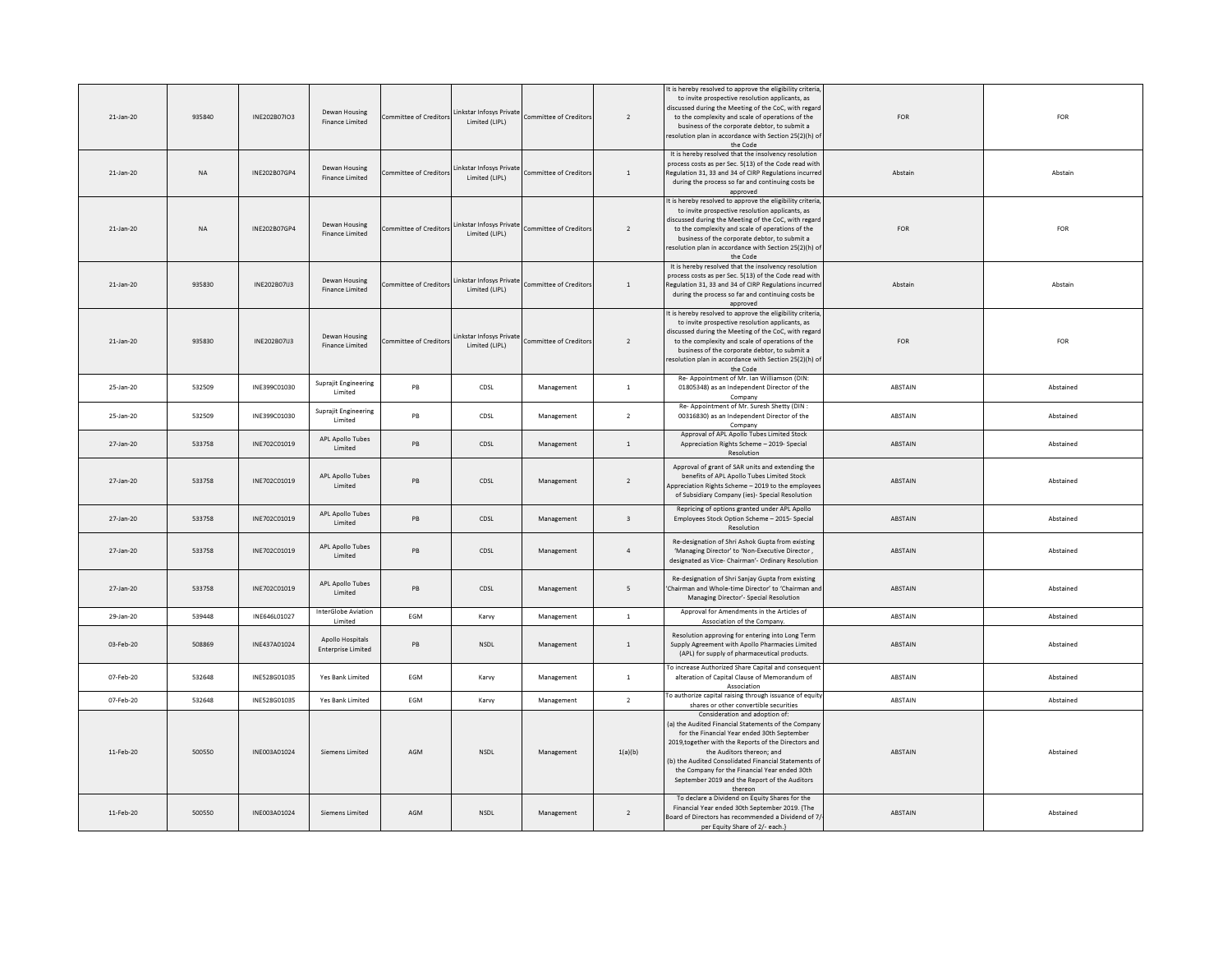| 11-Feb-20 | 500550    | INF003A01024 | Siemens Limited                                               | AGM                    | <b>NSDI</b>                                | Management             | $\overline{\mathbf{3}}$ | Re-appointment of Mr.Johannes Apitzsch (DIN:<br>05259354) as a Director, who retires by rotation and<br>being eligible, offers himself for re-appointment.                                            | <b>ABSTAIN</b> | Abstained  |
|-----------|-----------|--------------|---------------------------------------------------------------|------------------------|--------------------------------------------|------------------------|-------------------------|-------------------------------------------------------------------------------------------------------------------------------------------------------------------------------------------------------|----------------|------------|
| 11-Feb-20 | 500550    | INE003A01024 | Siemens Limited                                               | AGM                    | NSDL                                       | Management             | $\overline{4}$          | Appointment of Ms. Aniali Bansal (DIN: 00207746) as<br>an Independent Director of the Company                                                                                                         | ABSTAIN        | Abstained  |
| 11-Feb-20 | 500550    | INE003A01024 | Siemens Limited                                               | AGM                    | NSDL                                       | Management             | 5                       | Appointment of Dr. Daniel Spindler (DIN: 08533833)<br>as a Director of the Company                                                                                                                    | ABSTAIN        | Abstained  |
| 11-Feb-20 | 500550    | INF003A01024 | Siemens Limited                                               | AGM                    | <b>NSDI</b>                                | Management             | 6                       | Appointment of Dr. Daniel Spindler (DIN: 08533833)<br>as Executive Director and Chief Financial Officer of<br>the Company.                                                                            | ABSTAIN        | Abstained  |
| 11-Feb-20 | 500550    | INE003A01024 | Siemens Limited                                               | AGM                    | <b>NSDL</b>                                | Management             | $\overline{7}$          | Re-appointment of Mr. Deepak S. Parekh (DIN:<br>00009078) as an Independent Director                                                                                                                  | ABSTAIN        | Abstained  |
| 11-Feb-20 | 500550    | INE003A01024 | Siemens Limited                                               | AGM                    | NSDL                                       | Management             | $\boldsymbol{8}$        | Re-appointment of Mr. Yezdi H. Malegam (DIN:<br>00092017) as an Independent Director                                                                                                                  | ABSTAIN        | Abstained  |
| 11-Feb-20 | 500550    | INE003A01024 | Siemens Limited                                               | AGM                    | <b>NSDL</b>                                | Management             | $\overline{9}$          | Approval of transactions with Siemens<br>Aktiengesellschaft, Germany, Holding company of the<br>Company                                                                                               | ABSTAIN        | Abstained  |
| 11-Feb-20 | 500550    | INE003A01024 | Siemens Limited                                               | AGM                    | <b>NSDL</b>                                | Management             | 10                      | Payment of remuneration to Messrs R. Nanabhoy &<br>Co., Cost Accountants (Firm Registration No. 000010)<br>the Cost Auditors of the Company for FY 2019-20                                            | ABSTAIN        | Abstained  |
| 24-Feb-20 | 540565    | INF219X23014 | India Grid Trust                                              | FGM                    | Karvy                                      | Management             | $\mathbf{1}$            | To Approve The Proposed Acquisition Of Power<br>Transmission Asset And Matters Related Thereto                                                                                                        | <b>ABSTAIN</b> | Abstained  |
| 24-Feb-20 | 511243    | INE121A01024 | Cholamandalam<br>Investment and<br>Finance Company<br>Limited | PB                     | Karvy                                      | Management             | $\,$ 1 $\,$             | To offer, issue and allot equity shares under section<br>62(1)(c) of the Companies Act, 2013 by way of<br>preferential allotment to Cholamandalam Financial<br><b>Holdings Limited</b>                | ABSTAIN        | Abstained  |
| 26-Feb-20 | 500477    | INE208A01029 | Ashok Leyland Limited                                         | PB                     | NSDL                                       | Management             | $\,$ 1 $\,$             | Appointment of Mr. Saugata Gupta as an<br>Independent Director                                                                                                                                        | ABSTAIN        | Abstained  |
| 26-Feb-20 | 500477    | INF208A01029 | <b>Ashok Levland Limiter</b>                                  | <b>PB</b>              | <b>NSDI</b>                                | Management             | $\overline{2}$          | Appointment of Mr. Vipin Sondhi as a Director                                                                                                                                                         | <b>ABSTAIN</b> | Abstained  |
| 26-Feb-20 | 500477    | INF208A01029 | Ashok Leyland Limited                                         | <b>PB</b>              | <b>NSDI</b>                                | Management             | $\overline{\mathbf{3}}$ | Appointment of Mr. Vipin Sondhi as the Managing<br>Director and Chief Executive Officer of the Company                                                                                                | <b>ABSTAIN</b> | Abstained  |
| 26-Feb-20 | 532488    | INE361B01024 | Divis Laboratories Ltd                                        | PB                     | Karvy                                      | Management             | $\mathbf{1}$            | Payment of remuneration to Non-Executive Directors<br>of the Company                                                                                                                                  | ABSTAIN        | Abstained  |
| 26-Feb-20 | 532488    | INE361B01024 | Divis Laboratories Ltd                                        | PB                     | Karvy                                      | Management             | $\overline{2}$          | Appointment of Mr. Kosaraju Veerayya Chowdary as<br>an Independent Director of the Company                                                                                                            | ABSTAIN        | Abstained  |
| 26-Feb-20 | 532488    | INE361B01024 | Divis Laboratories Ltd                                        | PB                     | Karvy                                      | Management             | $\overline{\mathbf{3}}$ | Revision of remuneration payable to Ms. Nilima<br>Motaparti, Whole-time Director (Commercial) of the<br>Company                                                                                       | ABSTAIN        | Abstained  |
| 26-Feb-20 | 532488    | INE361B01024 | Divis Laboratories Ltd                                        | <b>PB</b>              | Karvy                                      | Management             | $\overline{4}$          | Re-appointment of Mr. Kiran S. Divi as Whole-time<br>Director and Chief Executive Officer of the Company                                                                                              | ABSTAIN        | Abstained  |
| 26-Feb-20 | 532488    | INE361B01024 | Divis Laboratories Ltd                                        | <b>PB</b>              | Karvy                                      | Management             | $\overline{5}$          | Re-appointment of Mr. Madhusudana Rao Divi as<br>Whole-time Director (Projects) of the Company                                                                                                        | ABSTAIN        | Abstained  |
| 26-Feb-20 | 935832    | INE202B07IK1 | Dewan Housing<br>Finance Limited                              | ommittee of Creditor   | inkstar Infosys Private<br>Limited (LIPL)  | Committee of Creditor  | $\mathbf{1}$            | "It is hereby resolved to approve the Evaluation<br>Matrix as presented during the CoC for consideration<br>of the resolution plan in accordance with Regulation<br>2(1)(ha) of the CIRP Regulations" | FOR            | FOR        |
| 26-Feb-20 | 935832    | INF202B07IK1 | Dewan Housing<br>Finance Limited                              | Committee of Creditor  | inkstar Infosys Private<br>Limited (LIPL)  | Committee of Creditor  | $\overline{2}$          | It is hereby resolved to approve the EMD/BBG and<br>Performance Security Criteria as presented during the<br>CoC as Regulation 36B of the CIRP Regulations                                            | <b>FOR</b>     | <b>FOR</b> |
| 26-Feb-20 | 935832    | INE202B07IK1 | Dewan Housing<br>Finance Limited                              | ommittee of Creditors  | Linkstar Infosys Private<br>Limited (LIPL) | Committee of Creditor: | $\overline{\mathbf{3}}$ | "It is hereby resolved that the insolvency resolution<br>process costs as per Sec. 5(13) of the Code read with<br>Regulation 31, 33 and 34 of CIRP Regulations to be<br>incurred be approved"         | Abstain        | Abstain    |
| 26-Feb-20 | 935840    | INF202B07IO3 | Dewan Housing<br>Finance Limited                              | ommittee of Creditor   | inkstar Infosys Private<br>Limited (LIPL)  | Committee of Creditor  | $\mathbf{1}$            | "It is hereby resolved to approve the Evaluation<br>Matrix as presented during the CoC for consideratio<br>of the resolution plan in accordance with Regulation<br>2(1)(ha) of the CIRP Regulations"  | FOR            | FOR        |
| 26-Feb-20 | 935840    | INE202B07IO3 | Dewan Housing<br>Finance Limited                              | mmittee of Creditor    | inkstar Infosys Private<br>Limited (LIPL)  | Committee of Creditor  | $\overline{2}$          | It is hereby resolved to approve the EMD/BBG and<br>erformance Security Criteria as presented during the<br>CoC as Regulation 36B of the CIRP Regulations                                             | <b>FOR</b>     | FOR        |
| 26-Feb-20 | 935840    | INE202B07IO3 | Dewan Housing<br>Finance Limited                              | Committee of Creditors | Linkstar Infosys Private<br>Limited (LIPL) | Committee of Creditor  | $\overline{\mathbf{3}}$ | "It is hereby resolved that the insolvency resolution<br>process costs as per Sec. 5(13) of the Code read with<br>Regulation 31, 33 and 34 of CIRP Regulations to be<br>incurred be approved"         | Abstain        | Abstain    |
| 26-Feb-20 | <b>NA</b> | INE202B07GP4 | Dewan Housing<br><b>Finance Limited</b>                       | ommittee of Creditors  | Linkstar Infosys Private<br>Limited (LIPL) | Committee of Creditor: | $\overline{1}$          | "It is hereby resolved to approve the Evaluation<br>Matrix as presented during the CoC for consideration<br>of the resolution plan in accordance with Regulation<br>2(1)(ha) of the CIRP Regulations" | <b>FOR</b>     | FOR        |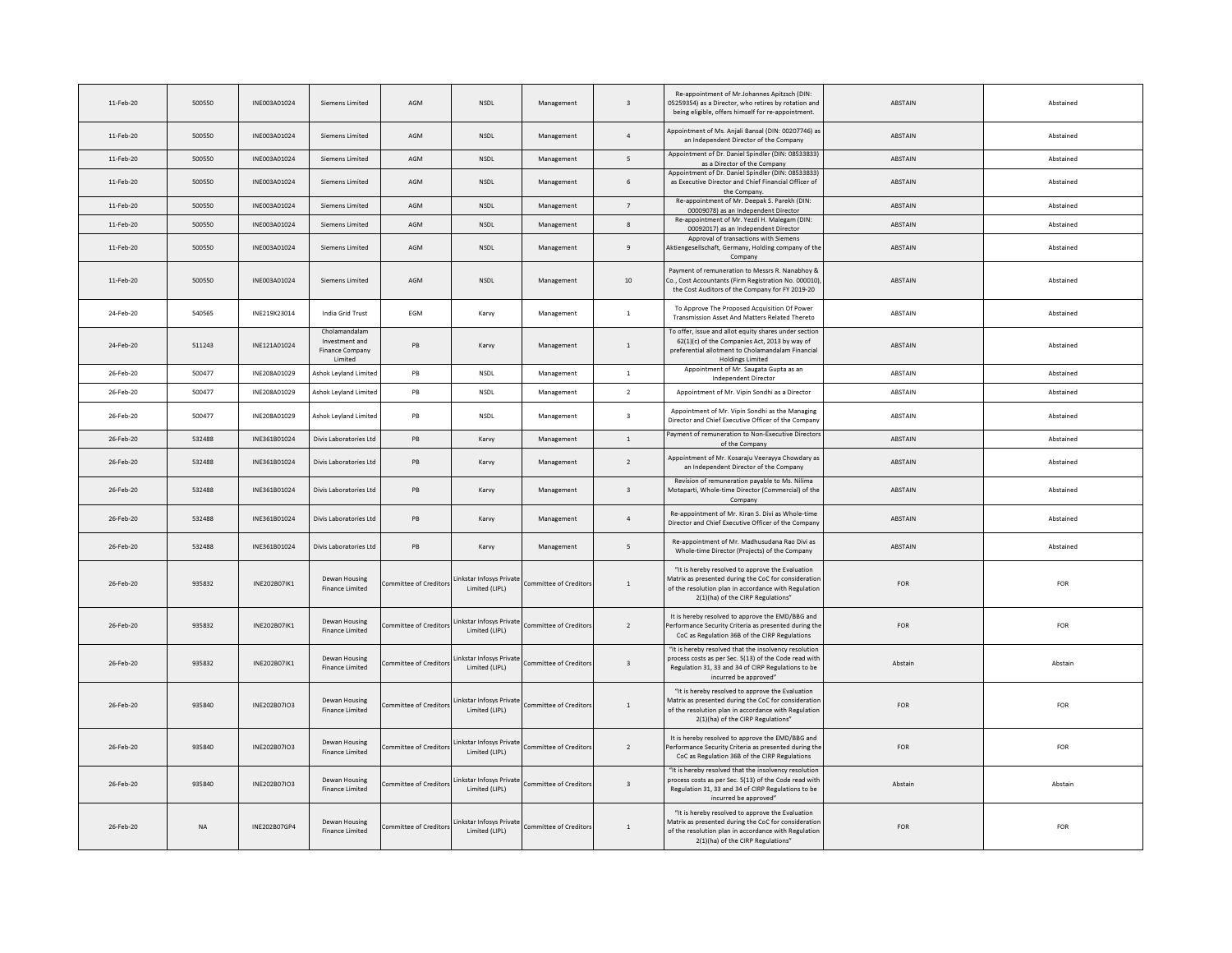| 26-Feb-20 | $_{\sf NA}$ | INE202B07GP4 | Dewan Housing<br><b>Finance Limited</b>  | ommittee of Creditor   | inkstar Infosys Private<br>Limited (LIPL)  | Committee of Creditor         | $\overline{2}$          | It is hereby resolved to approve the EMD/BBG and<br>Performance Security Criteria as presented during th<br>CoC as Regulation 36B of the CIRP Regulations                                                                                                                                                                                                                                                                                        | ${\sf FOR}$    | FOR       |
|-----------|-------------|--------------|------------------------------------------|------------------------|--------------------------------------------|-------------------------------|-------------------------|--------------------------------------------------------------------------------------------------------------------------------------------------------------------------------------------------------------------------------------------------------------------------------------------------------------------------------------------------------------------------------------------------------------------------------------------------|----------------|-----------|
| 26-Feb-20 | NA          | INE202B07GP4 | Dewan Housing<br>Finance Limited         | Committee of Creditors | Linkstar Infosys Private<br>Limited (LIPL) | Committee of Creditors        | $\overline{\mathbf{3}}$ | "It is hereby resolved that the insolvency resolutior<br>process costs as per Sec. 5(13) of the Code read with<br>Regulation 31, 33 and 34 of CIRP Regulations to be<br>incurred be approved"                                                                                                                                                                                                                                                    | Abstain        | Abstain   |
| 26-Feb-20 | 935830      | INF202B07U3  | Dewan Housing<br><b>Finance Limited</b>  | ommittee of Creditors  | Linkstar Infosys Private<br>Limited (LIPL) | <b>Committee of Creditors</b> | $\,$ 1                  | "It is hereby resolved to approve the Evaluation<br>Matrix as presented during the CoC for consideration<br>of the resolution plan in accordance with Regulation<br>2(1)(ha) of the CIRP Regulations"                                                                                                                                                                                                                                            | <b>FOR</b>     | FOR       |
| 26-Feb-20 | 935830      | INE202B07IJ3 | Dewan Housing<br><b>Finance Limited</b>  | Committee of Creditors | Linkstar Infosys Private<br>Limited (LIPL) | Committee of Creditor:        | $\overline{2}$          | It is hereby resolved to approve the EMD/BBG and<br>Performance Security Criteria as presented during the<br>CoC as Regulation 36B of the CIRP Regulations                                                                                                                                                                                                                                                                                       | FOR            | FOR       |
| 26-Feb-20 | 935830      | INE202B07IJ3 | Dewan Housing<br>Finance Limited         | ommittee of Creditors  | Linkstar Infosys Private<br>Limited (LIPL) | Committee of Creditors        | $\mathsf 3$             | "It is hereby resolved that the insolvency resolution<br>process costs as per Sec. 5(13) of the Code read with<br>Regulation 31, 33 and 34 of CIRP Regulations to be<br>incurred be approved"                                                                                                                                                                                                                                                    | Abstain        | Abstain   |
| 27-Feb-20 | 523395      | INE470A01017 | 3M India Limited                         | PB                     | Karvy                                      | Management                    | $\,$ 1                  | To consider and approve the Scheme of<br>Amalgamation between the 3M India Limited (the<br>Company/Transferee Company) and 3M Electro and<br>Communication India Private Limited (Transferor<br>Company) and their respective members and<br>creditors under Section 233 of the Companies Act,<br>2013.                                                                                                                                          | ABSTAIN        | Abstained |
| 03-Mar-20 | 532777      | INE663F01024 | Info Edge (India)<br>Limited             | <b>PB</b>              | LINKINTIME                                 | Management                    | $\overline{1}$          | Authorization to give loan or give guarantee or<br>provide security in connection with a loan or to make<br>investments and acquire by way of subscription.<br>purchase or otherwise the securities in excess of the<br>prescribed limit under Section 186 of the Companies<br>Act. 2013                                                                                                                                                         | <b>ABSTAIN</b> | Abstained |
| 04-Mar-20 | 540611      | INF949101017 | AU Small Finance Ban<br>Limited          | <b>PR</b>              | <b>NSDI</b>                                | Management                    | <sup>1</sup>            | To Approve The Reappointment Of Mr. Krishan Kant<br>Rathi (Din: 00040094) For Second Term As<br>Independent Director                                                                                                                                                                                                                                                                                                                             | <b>ABSTAIN</b> | Abstained |
| 04-Mar-20 | 540611      | INE949L01017 | AU Small Finance Ban<br>Limited          | PB                     | <b>NSDI</b>                                | Management                    | $\overline{2}$          | To Approve The Reappointment Of Ms. Jyoti Narang<br>(Din: 00351187) For Second Term As Independent<br>Director                                                                                                                                                                                                                                                                                                                                   | <b>ABSTAIN</b> | Abstained |
| 04-Mar-20 | 540611      | INE949L01017 | AU Small Finance Bank<br>Limited         | PB                     | NSDL                                       | Management                    | $\overline{\mathbf{3}}$ | To Approve The Reappointment Of Mr. Raj Vikash<br>Verma (Din: 03546341) For Second Term As<br>Independent Director                                                                                                                                                                                                                                                                                                                               | ABSTAIN        | Abstained |
| 04-Mar-20 | 540611      | INE949L01017 | AU Small Finance Bank<br><b>Limited</b>  | PB                     | <b>NSDL</b>                                | Management                    | $\overline{4}$          | To Designate Mr. Raj Vikash Verma As Part Time<br>Chairman (Independent Director) (Non executive) Of<br>The Bank Subject To Approval Of Reserve Bank Of<br>India ("Rbi")                                                                                                                                                                                                                                                                         | ABSTAIN        | Abstained |
| 06-Mar-20 | 500420      | INF685A01028 | Torrent<br>Pharmaceuticals<br>Limited    | <b>PB</b>              | CDSL                                       | Management                    | 1                       | Special Resolution for issuance of Equity Shares<br>including<br>Convertible Bonds / Debentures through Qualified<br>Institutional<br>Placement (QIP) and / or Depository Receipts or any<br>other<br>modes for an amount not exceeding Rs.5000 crore                                                                                                                                                                                            | <b>ABSTAIN</b> | Abstained |
| 06-Mar-20 | 500420      | INE685A01028 | Torrent<br>Pharmaceuticals<br>Limited    | PB                     | CDSL                                       | Management                    | $\overline{2}$          | Special Resolution for re-appointment of Shri Samir<br>Mehta<br>as Executive Chairman and fixation of remuneration                                                                                                                                                                                                                                                                                                                               | ABSTAIN        | Abstained |
| 06-Mar-20 | 500420      | INF685A01028 | Torrent<br>Pharmaceuticals<br>Limited    | <b>PB</b>              | CDSL                                       | Management                    | $\overline{\mathbf{3}}$ | Ordinary Resolution for appointment of Shri Jinesh<br>Shah as Director and Whole-time Director and fixatio<br>of remuneration                                                                                                                                                                                                                                                                                                                    | ABSTAIN        | Abstained |
| 06-Mar-20 | 540767      | INE298J01013 | Vippon Life India Asse<br>Management Ltd | PB                     | Karvy                                      | Management                    | $\overline{1}$          | Re-appointment of Ms. Ameeta Chatterjee as a Non<br>executive Independent Director                                                                                                                                                                                                                                                                                                                                                               | <b>ABSTAIN</b> | Abstained |
| 10-Mar-20 | 500266      | INE288A01013 | Maharashtra Scooters<br>Limited          | PB                     | Karvy                                      | Management                    | 1                       | Approval for limiting Foreign Portfolio Investors'<br>(FPIs) investment at 24% of the equity paid-up share<br>capital in the Company                                                                                                                                                                                                                                                                                                             | ABSTAIN        | Abstained |
| 11-Mar-20 | 500403      | INE387A01021 | Sundram Fasteners<br>Limited             | PB                     | <b>NSDL</b>                                | Management                    | $\,$ 1                  | Approval of remuneration payable to Sri Suresh<br>Krishna (DIN: 00046919), Chairman and Non-<br>Executive Director for the fi nancial vear ending<br>March 31, 2021 in which such remuneration is likely<br>to exceed 50% of the total annual remuneration<br>payable to all Non-Executive Directors for the said<br>year pursuant to Regulation 17(6)(ca) of the SEBI<br>(Listing Obligations and Disclosure Requirements)<br>Regulations, 2015 | ABSTAIN        | Abstained |
| 11-Mar-20 | 500403      | INE387A01021 | Sundram Fasteners<br><b>Limited</b>      | PB                     | <b>NSDL</b>                                | Management                    | $\overline{2}$          | Approval of re-appointment of Sri B Muthuraman<br>(DIN: 00004757) as a Non-Executive Independent<br>Director of the Company commencing from April 16<br>2020 to September 25, 2024                                                                                                                                                                                                                                                               | ABSTAIN        | Abstained |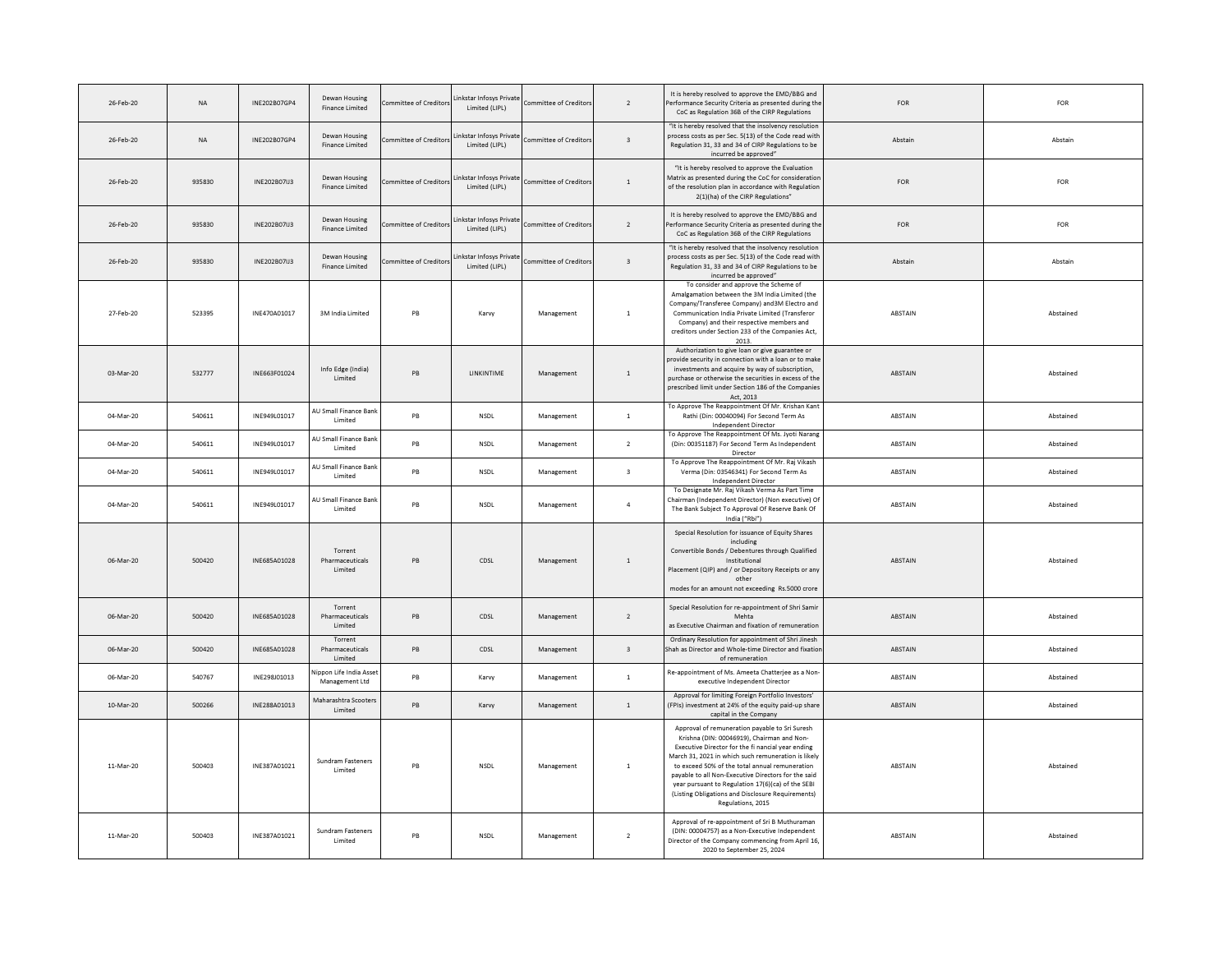| 14-Mar-20 | 532977    | INF917I01010 | Bajaj Auto Limited                                                 | PB                            | Karvy                                      | Management             | <sup>1</sup>             | Appointment and continuation of Shri Rahulkumar<br>Kamalnayan Bajaj as Non-executive Director, liable to<br>retire by rotation and with designation continuing as<br>Chairman | ABSTAIN        | Abstained  |
|-----------|-----------|--------------|--------------------------------------------------------------------|-------------------------------|--------------------------------------------|------------------------|--------------------------|-------------------------------------------------------------------------------------------------------------------------------------------------------------------------------|----------------|------------|
| 14-Mar-20 | 532977    | INE917I01010 | Bajaj Auto Limited                                                 | PB                            | Karvy                                      | Management             | $\overline{\phantom{a}}$ | Approval for payment of remuneration to Shri<br>Rahulkumar Kamalnayan Bajaj, Non-executive<br>Director and Chairman                                                           | ABSTAIN        | Abstained  |
| 14-Mar-20 | 532977    | INE917I01010 | Bajaj Auto Limited                                                 | PB                            | Karvy                                      | Management             | $\overline{\mathbf{3}}$  | Approval for adoption of new set of Articles of<br>Association of the Company                                                                                                 | ABSTAIN        | Abstained  |
| 14-Mar-20 | 532977    | INF917I01010 | Baiai Auto Limited                                                 | <b>PB</b>                     | Karvy                                      | Management             | $\overline{4}$           | Approval to fix the Foreign Portfolio Investor's<br>investment limit                                                                                                          | <b>ABSTAIN</b> | Abstained  |
| 14-Mar-20 | 500490    | INE118A01012 | Bajaj Holdings &<br>Investment Limited                             | PB                            | Karvy                                      | Management             | $\mathbf{1}$             | Approval for alteration in Objects Clause of the<br>Memorandum of Association of the Company                                                                                  | ABSTAIN        | Abstained  |
| 14-Mar-20 | 500490    | INE118A01012 | Bajaj Holdings &<br><b>Investment Limited</b>                      | PB                            | Karvy                                      | Management             | $\overline{2}$           | Approval for adoption of new set of Articles of<br>Association of the Company                                                                                                 | ABSTAIN        | Abstained  |
| 14-Mar-20 | 500490    | INF118A01012 | Bajaj Holdings &<br>Investment Limited                             | <b>PR</b>                     | Karvy                                      | Management             | $\ddot{ }$               | Approval to fix the Foreign Portfolio Investors'<br>investment limit                                                                                                          | <b>ABSTAIN</b> | Abstained  |
| 14-Mar-20 | 500490    | INE118A01012 | Bajaj Holdings &<br><b>Investment Limited</b>                      | PB                            | Karvy                                      | Management             | $\overline{4}$           | Approval for payment of remuneration to Managing<br>Director & CEO of the Company                                                                                             | ABSTAIN        | Abstained  |
| 14-Mar-20 | 532978    | INF918I01018 | Bajai Finsery Limited                                              | <b>PB</b>                     | Karvy                                      | Management             | $\overline{1}$           | Approval for Adoption of new Articles of Association                                                                                                                          | <b>ABSTAIN</b> | Abstained  |
| 14-Mar-20 | 532978    | INE918I01018 | Bajaj Finserv Limited                                              | PB                            | Karvy                                      | Management             | $\overline{2}$           | Fixing the aggregate limit for Foreign Portfolio<br>Investors                                                                                                                 | ABSTAIN        | Abstained  |
| 15-Mar-20 | 540716    | INE765G01017 | <b>ICICLI ombard Genera</b><br><b>Insurance Company</b><br>Limited | <b>PB</b>                     | Karvy                                      | Management             | $\mathbf{1}$             | Re-appointment of Mr. Sanjeev Mantri (DIN:<br>07192264), as a Whole-time Director designated as<br>Executive Director-Retail of the Company                                   | ABSTAIN        | Abstained  |
| 15-Mar-20 | 540716    | INE765G01017 | <b>ICICI Lombard Genera</b><br><b>Insurance Company</b><br>Limited | PB                            | Karvy                                      | Management             | $\overline{2}$           | Amendment to the ICICI Lombard Employees Stock<br>Option Scheme-2005                                                                                                          | ABSTAIN        | Abstained  |
| 15-Mar-20 | 500034    | INE296A01024 | Bajaj Finance Limited                                              | <b>PB</b>                     | Karvy                                      | Management             | $\overline{1}$           | Amendment to Articles of Association                                                                                                                                          | ABSTAIN        | Abstained  |
| 15-Mar-20 | 500034    | INE296A01024 | Bajaj Finance Limited                                              | PB                            | Karvy                                      | Management             | $\overline{2}$           | Fix the Foreign Portfolio Investors' (FPIs) holdings/<br>investments limits at 49 per cent of the paid-up<br>equity share capital in the Company                              | ABSTAIN        | Abstained  |
| 15-Mar-20 | 500034    | INE296A01024 | Bajaj Finance Limited                                              | PB                            | Karvy                                      | Management             | $\overline{\mathbf{3}}$  | Increase in the borrowing powers of the Board to<br>Rs.160,000 Crore                                                                                                          | ABSTAIN        | Abstained  |
| 15-Mar-20 | 500034    | INE296A01024 | Bajaj Finance Limited                                              | PB                            | Karvy                                      | Management             | $\overline{4}$           | Creation of charge on the properties including whole<br>or<br>substantially the whole of Company's undertaking<br>upto a<br>maximum amount of Rs.160,000 Crore                | ABSTAIN        | Abstained  |
| 16-Mar-20 | 935832    | INE202B07IK1 | Dewan Housing<br>Finance Limited                                   | <b>Committee of Creditors</b> | Linkstar Infosys Private<br>Limited (LIPL) | Committee of Creditor  | $1\,$                    | Approval of Evaluation Matrix as prepared by CoC<br>Advisor and presented in the Fourth (4th) CoC of<br>DHFL                                                                  | FOR            | <b>FOR</b> |
| 16-Mar-20 | 935832    | INE202B07IK1 | Dewan Housing<br>Finance Limited                                   | ommittee of Creditor          | inkstar Infosys Private<br>Limited (LIPL)  | ommittee of Creditors  | $\overline{2}$           | Approval of CIRP Costs                                                                                                                                                        | Abstain        | Abstain    |
| 16-Mar-20 | 935832    | INE202B07IK1 | Dewan Housing<br>Finance Limited                                   | ommittee of Creditor          | Linkstar Infosys Private<br>Limited (LIPL) | Committee of Creditor  | $\overline{\mathbf{3}}$  | Power of Attorney to be given to Mr. Pradeep<br>Sawant, head legal - DHFL for legal filings                                                                                   | Abstain        | Abstain    |
| 16-Mar-20 | 935840    | INF202B07IO3 | Dewan Housing<br><b>Finance Limited</b>                            | Committee of Creditor         | inkstar Infosys Private<br>Limited (LIPL)  | Committee of Creditor  | $\overline{1}$           | Approval of Evaluation Matrix as prepared by CoC<br>Advisor and presented in the Fourth (4th) CoC of<br>DHFL                                                                  | <b>FOR</b>     | FOR        |
| 16-Mar-20 | 935840    | INF202B07IO3 | Dewan Housing<br><b>Finance Limited</b>                            | ommittee of Creditor:         | Inkstar Infosys Private<br>Limited (LIPL)  | Committee of Creditor  | $\overline{\phantom{a}}$ | Approval of CIRP Costs                                                                                                                                                        | Abstain        | Abstain    |
| 16-Mar-20 | 935840    | INE202B07IO3 | Dewan Housing<br>Finance Limited                                   | ommittee of Creditor:         | Linkstar Infosys Private<br>Limited (LIPL) | Committee of Creditor  | $_{3}$                   | Power of Attorney to be given to Mr. Pradeep<br>Sawant, head legal - DHFL for legal filings                                                                                   | Abstain        | Abstain    |
| 16-Mar-20 | NA        | INE202B07GP4 | Dewan Housing<br>Finance Limited                                   | ommittee of Creditor          | inkstar Infosys Private<br>Limited (LIPL)  | ommittee of Creditors  | $\overline{1}$           | Approval of Evaluation Matrix as prepared by CoC<br>Advisor and presented in the Fourth (4th) CoC of<br>DHFL                                                                  | <b>FOR</b>     | FOR        |
| 16-Mar-20 | NA        | INE202B07GP4 | Dewan Housing<br><b>Finance Limited</b>                            | ommittee of Creditor          | Linkstar Infosys Private<br>Limited (LIPL) | Committee of Creditors | $\overline{z}$           | Approval of CIRP Costs                                                                                                                                                        | Abstain        | Abstain    |
| 16-Mar-20 | <b>NA</b> | INE202B07GP4 | Dewan Housing<br>Finance Limited                                   | Committee of Creditor         | inkstar Infosys Private<br>Limited (LIPL)  | Committee of Creditor  | $\mathbf{3}$             | Power of Attorney to be given to Mr. Pradeep<br>Sawant, head legal - DHFL for legal filings                                                                                   | Abstain        | Abstain    |
| 16-Mar-20 | 935830    | INE202B07IJ3 | Dewan Housing<br><b>Finance Limited</b>                            | ommittee of Creditor:         | Inkstar Infosys Private<br>Limited (LIPL)  | Committee of Creditor  | $\mathbf{1}$             | Approval of Evaluation Matrix as prepared by CoC<br>Advisor and presented in the Fourth (4th) CoC of<br>DHFL                                                                  | <b>FOR</b>     | FOR        |
| 16-Mar-20 | 935830    | INE202B07IJ3 | Dewan Housing<br><b>Finance Limited</b>                            | ommittee of Creditor:         | Inkstar Infosys Private<br>Limited (LIPL)  | Committee of Creditors | $\overline{2}$           | Approval of CIRP Costs                                                                                                                                                        | Abstain        | Abstain    |
| 16-Mar-20 | 935830    | INE202B07IJ3 | Dewan Housing<br>Finance Limited                                   | ommittee of Creditor:         | Inkstar Infosys Private<br>Limited (LIPL)  | Committee of Creditors | $\overline{3}$           | Power of Attorney to be given to Mr. Pradeep<br>Sawant, head legal - DHFL for legal filings                                                                                   | Abstain        | Abstain    |